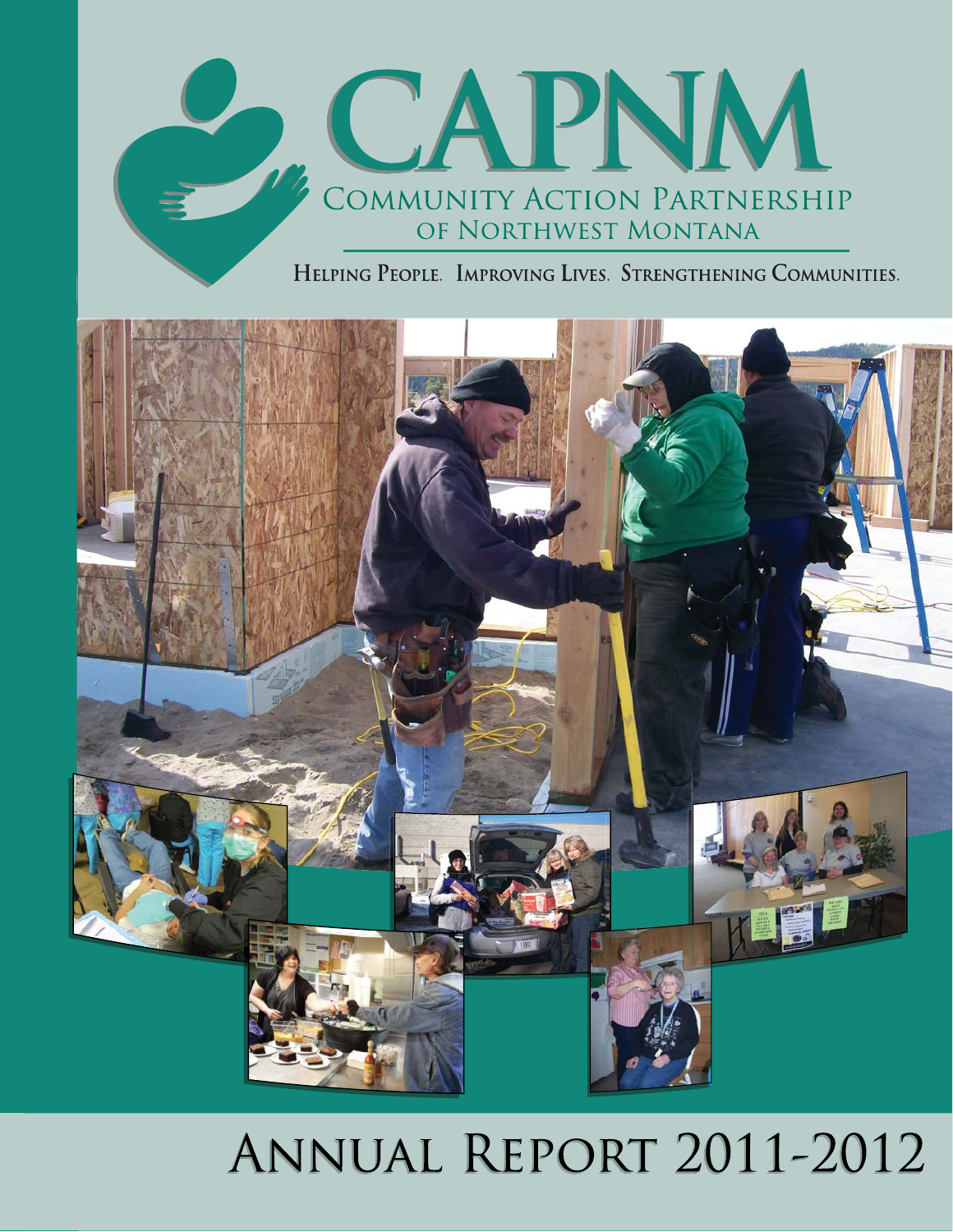

I am writing this letter a few days after the horrific storm, Sandy, hit the East Coast. It is heartwarming to hear the stories of how communities pull together when a major disaster hits, but I keep thinking…. that is what the staff does every day at Community Action Partnership of Northwest Montana where the mission is to "provide services and advocacy to improve lives and strengthen our communities." As you read this year's Annual Report, you will see that CAPNM once again served many people in 2011. The services the Agency provides are invaluable and they include weatherizing homes, providing assistance to those who were homeless or at risk of homelessness, providing job training to those feeling the brunt of the economic recession, providing free legal assistance to those facing civil problems and purchasing foreclosed homes for long-term affordability.

In order to live out its mission, CAPNM stretches its budget to try to create as many solutions as there are needs in its community. As the needs of the community grow and change, CAPNM must work hard to stretch every dollar it receives and redistribute its funding in order to keep existing programs alive, while continuing to support new and creative endeavors that address the ever changing environment of its clients. CAPNM's clients are at the forefront of this process, and funding is distributed with their most basic and necessary requirements in mind. Each dollar that CAPNM spends to fund its programs goes directly to a plethora of community endeavors. Each dollar helps to keep children in our community from knowing homelessness. Each dollar goes toward keeping our neighbors warm through the harsh Montana winter. Each dollar provides the single mom with a financial education that will help her raise her family with a secure future. Each dollar is spent with the understanding that someone in our community will be a bit better off and have to worry just a bit less about tomorrow. CAPNM works hard to stretch its funding to make sure no program, or individual in the community, will have to do without.

I am very proud to be the President of the Board for such an outstanding agency whose staff works incredibly hard each day to serve members of our communities. I have observed their work personally when my own family members sought assistance through CAPNM. I know that the Agency strives to listen and respond to the needs of the community and am amazed with the innovative and creative ways the staff always seems to be one step ahead with plans to meet those needs. It is indeed a great privilege to serve on this Board to "help people, improve lives, and strengthen communities."

Faith Hodges President, Board of Directors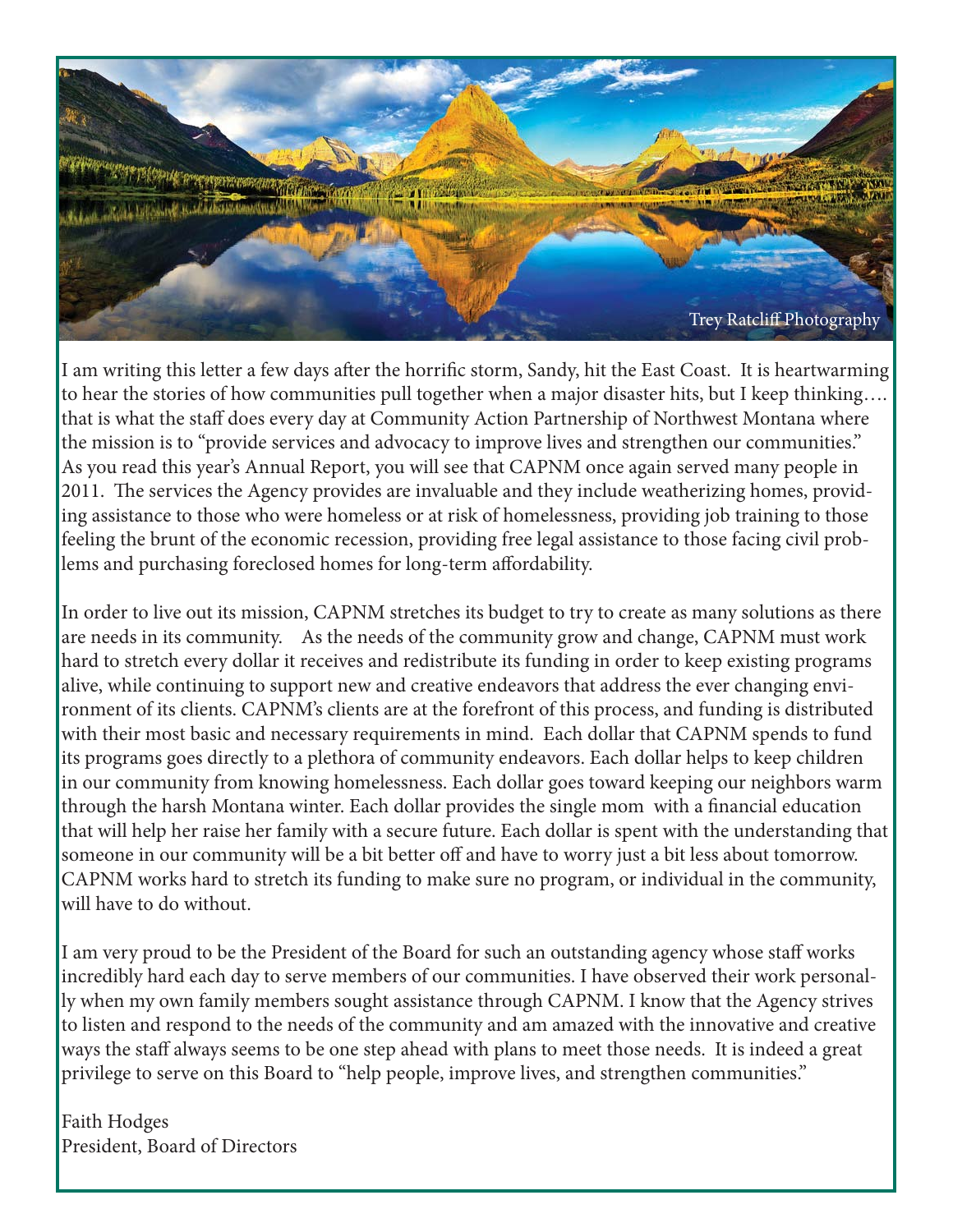### LIEAP provided energy assistance to  $\,4,100\,$  families by paying part of their winter heating bills with  $\$2,\!803,\!146$  in assistance



 Section 8 Rental Voucher Program assisted

 $44\,$  very low and low income families to obtain decent, safe and sanitary housing in the private market

Personal Touch Home-Care provided trained attendants to assist with activities of daily living to

 $\Lambda$  people

146 Community members received training in Home Buyer Education

Energy Share assisted  $469$  families with emergency heating needs caused by situations beyond the family's control

Weatherization assisted  $491$  households in reducing high energy costs by installing insullation, improving furnace efficiency or replacing furnaces if necessary and reducing air infiltration

 $51\,$  homes were purchased by low to moderate income families as a result of CAPNM's assistance

Weatherization installed  $8$ solar water heater systems

For every  $\perp$  CSBG dollar received CAPNM leveraged another  $$18$  of other funding

Over 13,700 referrals were made to other service agencies

 $61$  youth were educated in Free to Choo\$e, financial literacy



unemployed obtained a job with training & education  $124$  unemployed obtained a job with training  $8$  from the Employment & Training Program

Mutual Self-Help Housing assisted  $8$  low income families construct their own homes



 $541$  homeless and impoverished received immediate necessary services at Project Homeless Connect including Medical, Dental, Food, Haircuts, etc.

Over  $11,250$  volunteer hours assisted with this program

 239 families obtained child care enabling employability

**3,257** people were assisted in shelters with the Emergency Shelter Grant

> The Homeless Prevention and Rapid Re-housing Program prevented homelessness for or quickly rehoused  $93$  households

 $\int$  low-to-moderate income individuals recieved free tax preparation  $$640,000$ back to the community

 $302$  community members were assisted with free legal assistance